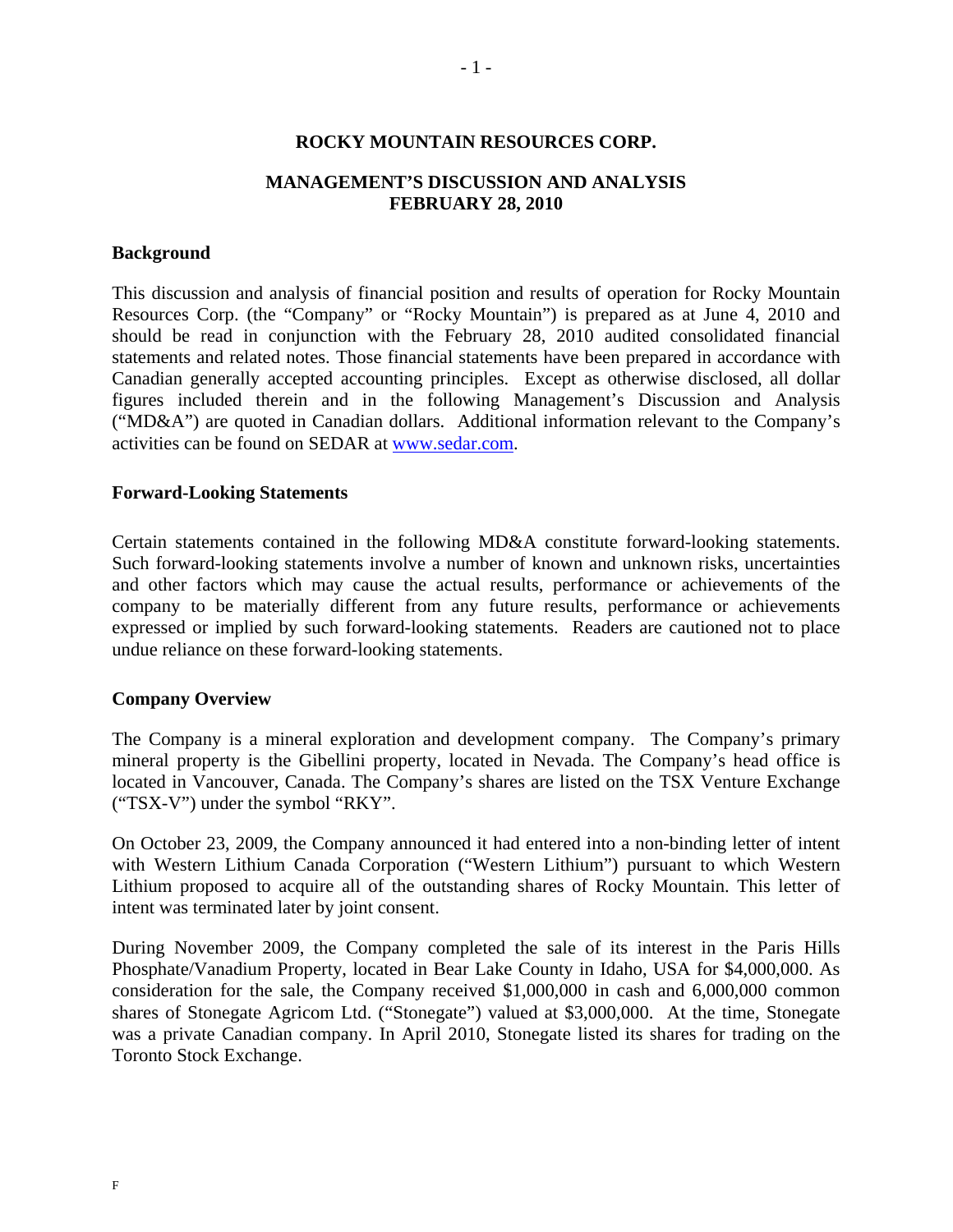On January 21, 2010 the Company announced the appointment of Mr. Bill Radvak as President, CEO and a member of the Board of Directors and also announced the appointment of Mr. Robert Cross to the Company's Advisory Committee. Mr. Brian McAlister, the interim CEO who stepped down to make way for Mr. Radvak, is a member of the Board of Directors.

# **Gibellini Project, Eureka County, Nevada**

AMEC of Sparks, Nevada, produced a Scoping Study in October 2008 covering the Vanadium Hill deposit on the Gibellini Project. The economic projections for the preferred scenarios for the production of 9.37 million pounds of V205 were an IRR of 27% for the mining and processing of 2 million tons per year, and an IRR of 40% for mining and processing 3 million tons per year.

Subject to arranging the necessary financing, the two preferred cases are being advanced into the feasibility phase of the project for technical and economic evaluation.

Pursuant to a meeting with the Bureau of Land Management in Q1, 2010, Rocky Mountain has decided to prepare an Environmental Assessment to satisfy the BLM requirements of the National Environmental Policy Act. On April 14, 2010, the Company announced that it had engaged Enviroscientists, Inc. of Reno, Nevada to obtain various permits required for the development and operation of the Gibellini Vanadium Project located in Eureka County, Nevada. Enviroscientists will undertake biological, cultural and spring/riparian studies as well as ground water characterization and waste rock and ore characterization.

The above information has been reviewed and approved by Alan Branham, is a member of the American Institute of Professional Geologists, is a Certified Professional Geologist, and is a "qualified person" as that term is defined in National Instrument 43-101.

## **Financial Review**

Rocky Mountain is a mineral exploration company. It does not have any operating revenues. It is the Company's accounting policy to expense exploration and development expenditures incurred prior to the determination of the feasibility of mining operations. Mineral property acquisition costs, which include option payments, are capitalized to the property.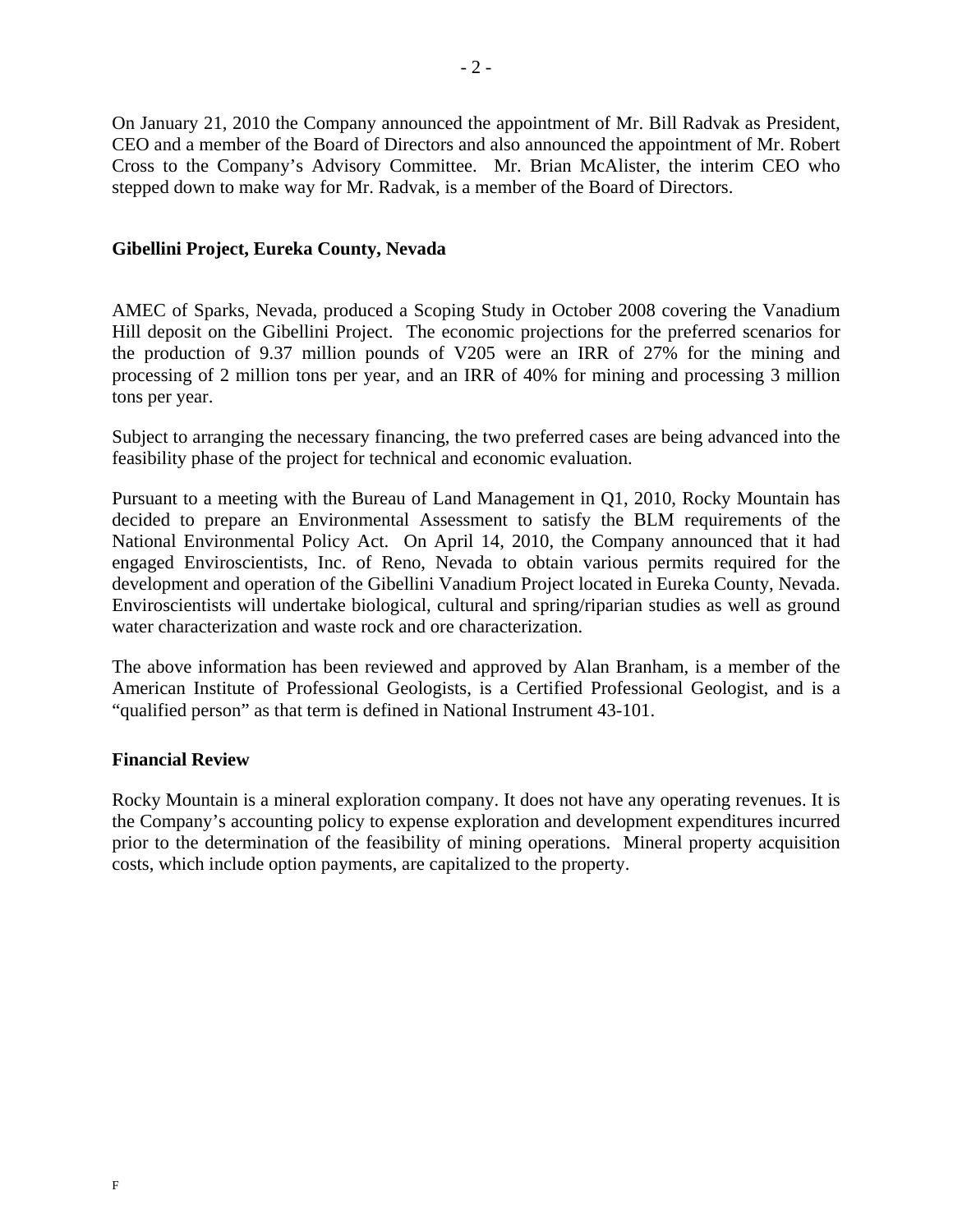# **Financial Data for Past Three Years**

(\$, except per share data)

|                                               | <b>Fiscal Year Ended</b> |                      |                      |  |
|-----------------------------------------------|--------------------------|----------------------|----------------------|--|
|                                               | February 28,<br>2010     | February 28,<br>2009 | February 29,<br>2008 |  |
|                                               | \$                       | \$                   | \$                   |  |
| <b>Balance Sheet:</b>                         |                          |                      |                      |  |
| Total assets                                  | 4,845,945                | 1,113,457            | 2,705,532            |  |
| Total long-term liabilities                   |                          |                      |                      |  |
| <b>Operations:</b>                            |                          |                      |                      |  |
| <b>Exploration expenditures</b>               | 75,808                   | 1,300,610            | 852,161              |  |
| Administrative costs                          |                          |                      |                      |  |
| General                                       | 392,548                  | 875,446              | 250,690              |  |
| Stock-based compensation                      | 263,298                  | 164,858              | 267,696              |  |
| (Gain) loss on disposal of mineral properties | (3,698,631)              | 64,467               |                      |  |
| Interest income                               | (290)                    | (24,088)             | (56, 104)            |  |
| Other items                                   | 15,985                   | (87,215)             | 115,621              |  |
| Income taxes                                  | 521,117                  |                      |                      |  |
| (Income) loss for the year                    | (2,430,165)              | 2,294,078            | 1,430,064            |  |
| Basic and diluted (earnings) loss per share   | (0.15)                   | 0.16                 | 0.11                 |  |
| Dividends per share                           |                          |                      |                      |  |

The Company was incorporated on March 2, 2006.

Fiscal year ended February 29, 2008: In September 2007 the Company completed its initial public offering ("IPO") of 2,500,000 shares for net proceeds of \$2,236,364. These proceeds were used in part to fund exploration programs on the Gibellini property and the Lake Owen property. Associated with the public listing were new and increased costs for such items as stock exchange listing fees, transfer agent fees, filing fees and legal and accounting fees.

Fiscal year ended February 29, 2009: There was a significant increase in administrative costs. Much of this was due to increased salary costs but also included increased office and administrative costs, and generally higher costs related to increased corporate activity. In March 2008, the Company hired a full time President and opened an office in Reno Nevada. Previously, the position of President was unpaid and the only individual collecting a salary was a director of the Company who charged a modest amount for his part-time duties to manage exploration activities. In October 2008 a second individual was hired to manage business development. Exploration activity concentrated on the Paris Hills property and the Gibellini property.

Fiscal year ended February 29, 2010: The collapse of the equity markets during the fall of 2008 and extending into the spring and summer of 2009 made it difficult for the Company to arrange equity funding for its planned activities for the fiscal period ending February 28, 2010. The Company completed a small private placement for \$613,700 in March 2009, which covered essential costs but it was necessary to significantly cut back on exploration and administrative expenditures. In November 2009, the Company completed the sale of its Paris Hill phosphate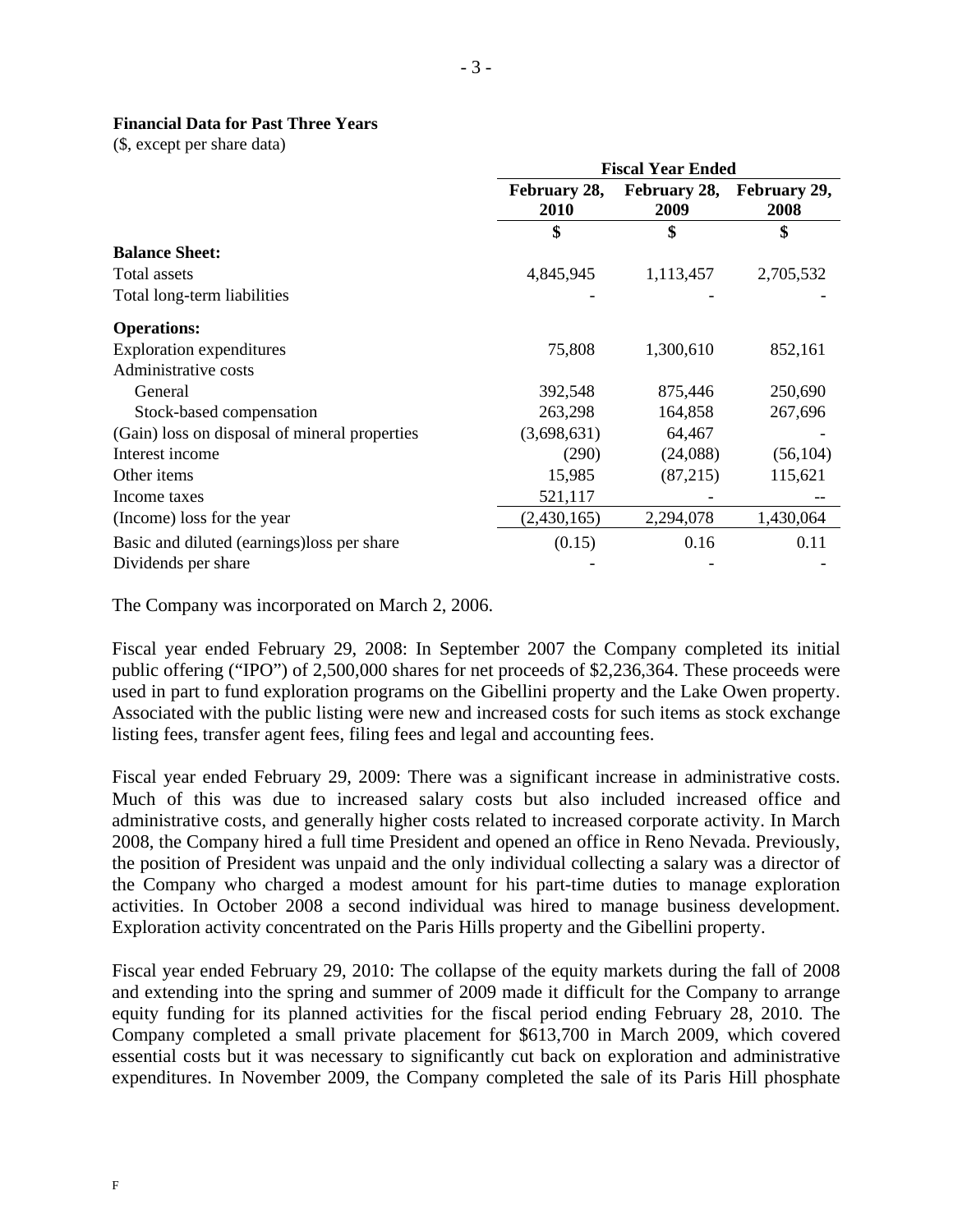property in exchange for \$1,000,000 cash and 6 million shares of Stonegate Agricom Ltd. In February 2010, the Company completed a second private placement for \$360,000.

# **Results of Operations including Fourth Quarter Results**

The following table sets forth selected data for the periods indicated:

|                                                   | <b>Three Months Ended</b><br>February 28, |              | Year Ended<br>February 28, |                |
|---------------------------------------------------|-------------------------------------------|--------------|----------------------------|----------------|
|                                                   | 2010                                      | 2009         | 2010                       | 2009           |
| <b>Exploration expenditures</b>                   | \$8,380                                   | \$306,832    | \$75,808                   | \$1,300,610    |
| General expenses:                                 |                                           |              |                            |                |
| Consulting                                        | 1,393                                     | 733          | 1,393                      | 33,756         |
| Investor relations and shareholder<br>information | 941                                       | 5,989        | 4,618                      | 70,658         |
| Office facilities and administrative              |                                           |              |                            |                |
| services                                          | 25,604                                    | 19,170       | 80,257                     | 66,300         |
| Professional fees                                 | 36,520                                    | 30,235       | 66,316                     | 95,365         |
| Salaries and benefits                             | 9,138                                     | 114,019      | 169,115                    | 424,615        |
| Stock-based compensation                          | 252,767                                   | 40,713       | 263,298                    | 164,858        |
| Transfer agent, listing and filing                |                                           |              |                            |                |
| fees                                              | 5,932                                     | 7,060        | 19,101                     | 24,409         |
| Travel                                            | 1,471                                     | 5,917        | 16,839                     | 91,202         |
| Other                                             | 3,540                                     | 21,097       | 34,909                     | 69,141         |
|                                                   | 337,306                                   | 244,933      | 655,846                    | 1,040,304      |
| Loss before other items                           | (345, 686)                                | (551,765)    | (731, 654)                 | (2,340,914)    |
| Interest income                                   | 12                                        | 540          | 290                        | 24,088         |
| Foreign exchange                                  | 10,572                                    | (2,505)      | 4,139                      | 87,215         |
| Gain (loss) on disposal of mineral                |                                           |              |                            |                |
| property                                          |                                           |              | 3,698,631                  | (64, 467)      |
| Loss on disposal of equipment                     | 403                                       |              | (20, 124)                  |                |
| Income (loss) before income taxes                 | (334, 699)                                | (553,730)    | 2,951,282                  | (2,294,078)    |
| Current income taxes                              | (86, 117)                                 |              | (521, 117)                 |                |
| Income (loss) for the period                      | \$ (420, 816)                             | \$ (553,730) | \$2,430,165                | \$ (2,294,078) |

The Company recorded net income for the year ended February 28, 2010 of \$2,430,165 compared to a loss of \$2,294,078 for the year ended February 28, 2009. The reason for this large shift in results was largely due to the \$3,698,631 gain recorded on the sale of the Paris Hill mineral property in November 2009. Also, a shortage of cash in the earlier part of the year caused the Company to drastically cut back on exploration expenditures (year to year reduction of \$1,224,802) and administrative costs for the 2010 fiscal year. The Reno office was closed in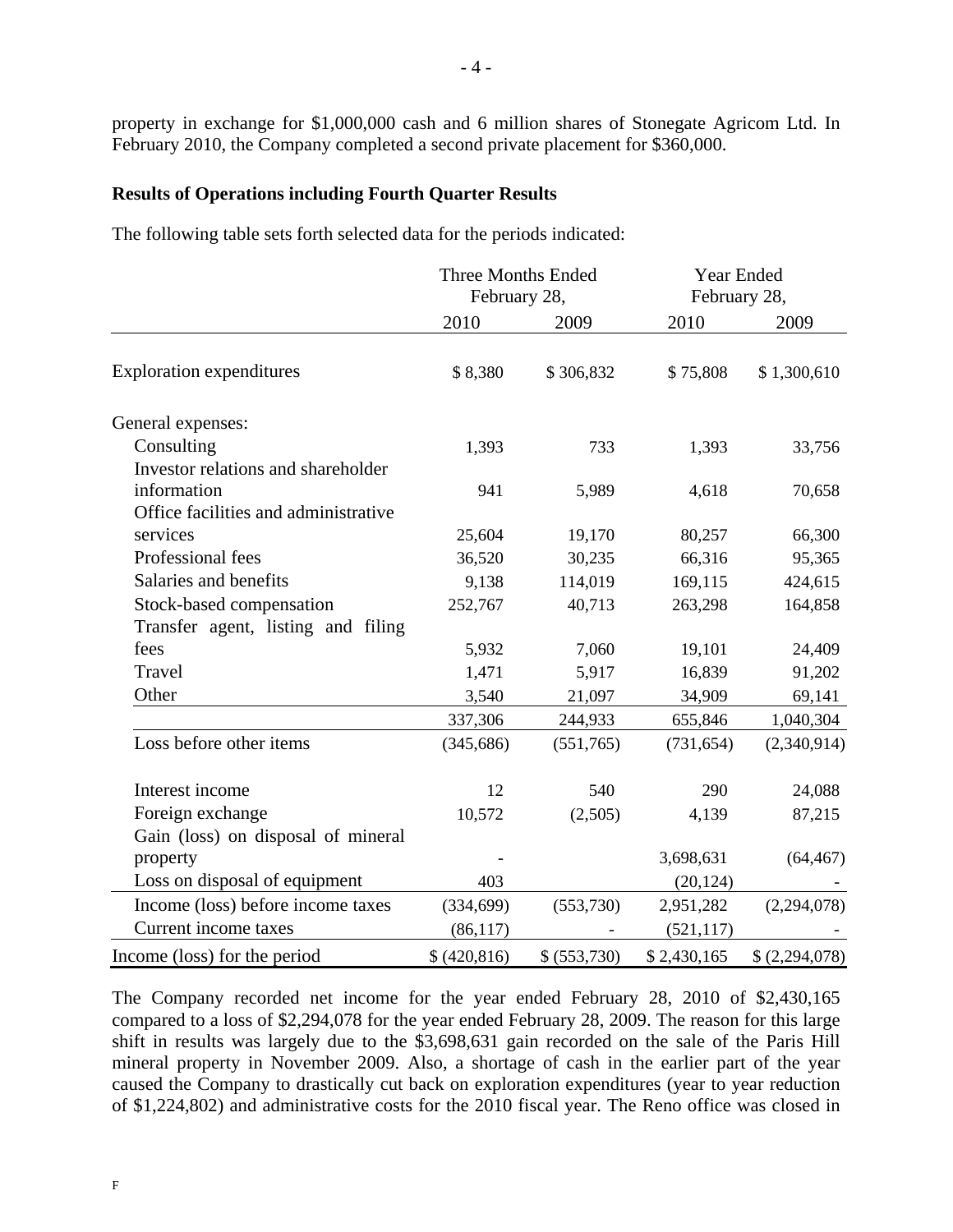September 2009 and various employees were either laid off or left the Company for other employment opportunities (salary expense dropped by \$255,500).

**Fourth Quarter Results:** There was a significant decrease in cash based expenditures for the three months ended February 28, 2010 compared with the prior year. The Company recorded a loss of \$420,816 for the three months ended February 28, 2010 compared with a loss of \$553,730 for the same period in 2009. The major items were lower exploration expenditures and lower salary costs. Stock-based compensation costs, a non-cash expense, were up and related to stock options granted in January 2010 to the new president and other officers, directors and employees. The income tax amount is an adjustment to the provision recorded in the third quarter and relates to the gain on sale of the Paris Hills property.

# **Financial Condition, Liquidity and Capital Resources**

As at February 28, 2010, the Company's working capital was \$3,515,200 (including cash of \$1,076,988) compared to working capital of \$28,169 as at February 28, 2009. The improvement in working capital is attributable to the proceeds received from the sale of the Paris Hills property in November 2009.

On April 3, 2009 the Company completed a private placement of 2,045,666 units at \$0.30 per share for total gross proceeds of \$613,700. However, this amount was insufficient to meet the Company's financial requirements and it was necessary to reduce spending significantly and it was also necessary to make arrangements with certain property owners to defer option payments. In the fall of 2009, the decision was made to sell the Paris Hill phosphate prospect to an interested group with the intention of using the proceeds to help the Company survive and to concentrate on advancing work on the Gibellini property. In February 2010 a second private placement was completed for total gross proceeds of \$360,000.

The Company has sufficient cash resources to cover administrative costs and property option payments for the coming year. However Rocky Mountain will require additional funds to cover exploration, development and a proposed feasibility study on the Gibellini property. Possible funding sources include exercise of warrants and stock options, sale of Stonegate shares and equity financing.

As of the date of this MD&A, there are 3,045,665 outstanding warrants, exercisable into common shares at \$0.40, which are currently "in the money". If all these warrants were to be exercised, this would provide the Company with approximately \$1,218,000. Approximately 60% of these warrants expire on October 3, 2010 and the balance expire on August 26, 2011. In addition, there are currently 1,490,000 stock options outstanding of which 950,000 are currently vested and "in the money". If all these options were exercised, this would provide the Company with \$333,750. While it is likely that some of these warrants and options will be exercised, it is not possible to predict the extent or the timing of any exercise.

As at February 28, 2009, the Company held 6 million shares of Stonegate Agricom Ltd. Stonegate completed its initial public offering and listed on the Toronto Stock Exchange in April 2010. Since initial listing, the shares of Stonegate have traded as high as \$1.14, as low as \$0.61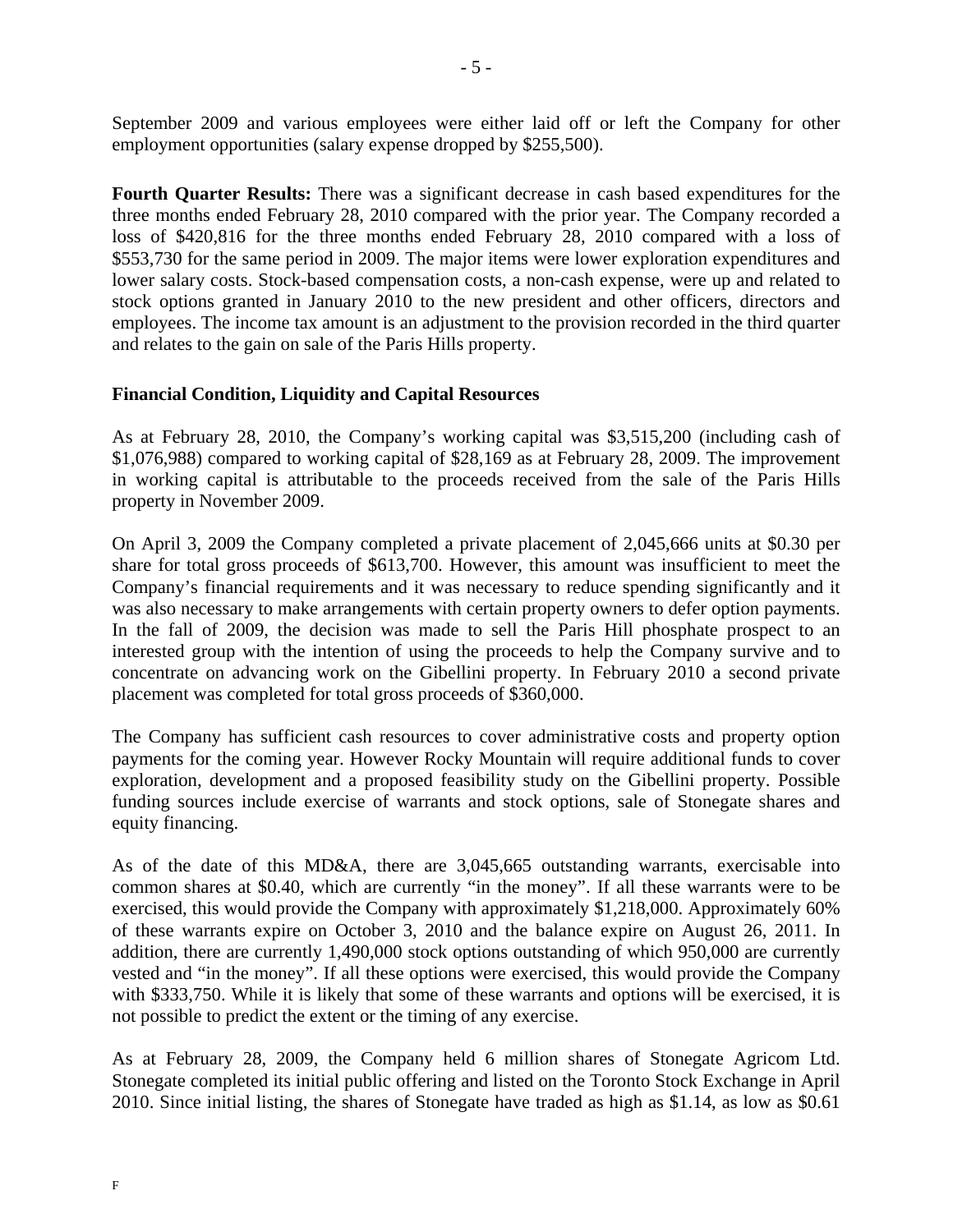and at the close of business on June 3, 2009, traded at \$0.65. Rocky Mountain is in the process of selling a portion of this share position to raise working capital.

Depending on market conditions, the Company may also seek equity financing. Although the Company has been successful with its equity financings in the past, there is no assurance that future financings will be successful.

#### Mineral Exploration (\$) General Expenses (\$) Stock-based Compensation (\$) Interest Income (\$) Net (Income) Loss (\$) Basic & Diluted (Income) Loss Per Share (\$) Q4 – February 28, 2010 8,380 84,539 252,767 (12) 420,816 0.03 Q3 – November 30, 2009 6,013 43,982 (42,464) (9) (3,677,337) ( 0.19) Q2 – August 31, 2009 29,686 107,918 29,238 (136) 168,701 0.01 Q1 – May 31, 2009 31,729 155,301 23,757 (133) 222,655 0.01 Q4 – February 28, 2009 306,832 204,148 40,713 (540) 553,730 0.04 Q3 – November 28, 2008 478,718 264,491 60,122 (3,154) 767,946 0.05 Q2 – August 31, 2008 277,026 154,311 35,023 (7,603) 484,558 0.03 Q1 – May 31, 2008 238,034 244,861 29,000 (12,791) 487,844 0.03

# **Summary of Quarterly Results:**

#### **Explanatory Notes:**

- 1. The Company earns interest income on funds on deposit but has no operating revenue. Interest income is dependent upon the amount of funds on deposit and interest rates paid. Interest income continues to drop due to consumption of funds and declining interest rates.
- 2. During Q1 May 31, 2008, the Company hired a full-time president and commenced paying US\$12,500 per month plus benefits. In connection with this placement, the Company paid a US\$40,000 signing bonus and a US\$50,000 placement fee to the recruitment consultant who conducted the executive search. In addition, the Company moved its U.S. operations from East Helena, Montana to expanded facilities in Reno, Nevada and costs increased accordingly. During Q3 – November 30, 2008, the Company hired a part-time VP – Business Development and as a result, salary costs increased by US\$8,333 per month. This position was eliminated during Q1 – May 31, 2009 as part of a number of cost saving measures. Cost savings measures continued throughout fiscal 2010.
- 3. The Company reduced mineral exploration expenses commencing  $Q1 May 31$ , 2009 and for the succeeding quarters to preserve cash resources.
- 4. Stock-based compensation costs are a non-cash expense and represent an estimate of the fair value of stock options granted. The recovery of stock-based compensation costs in  $Q3$  – November 30, 2009 is due to termination of unvested stock options held by the former president of the Company.
- 5. In November 2009, the Company sold its interest in the Paris Hills Phosphate/Vanadium Property, located in Bear Lake County in Idaho, USA for gross cash consideration of \$1,000,000 and 6,000,000 shares of Stonegate Agricom Ltd. valued at \$0.50 per share, resulting in a gain of \$3,698,631.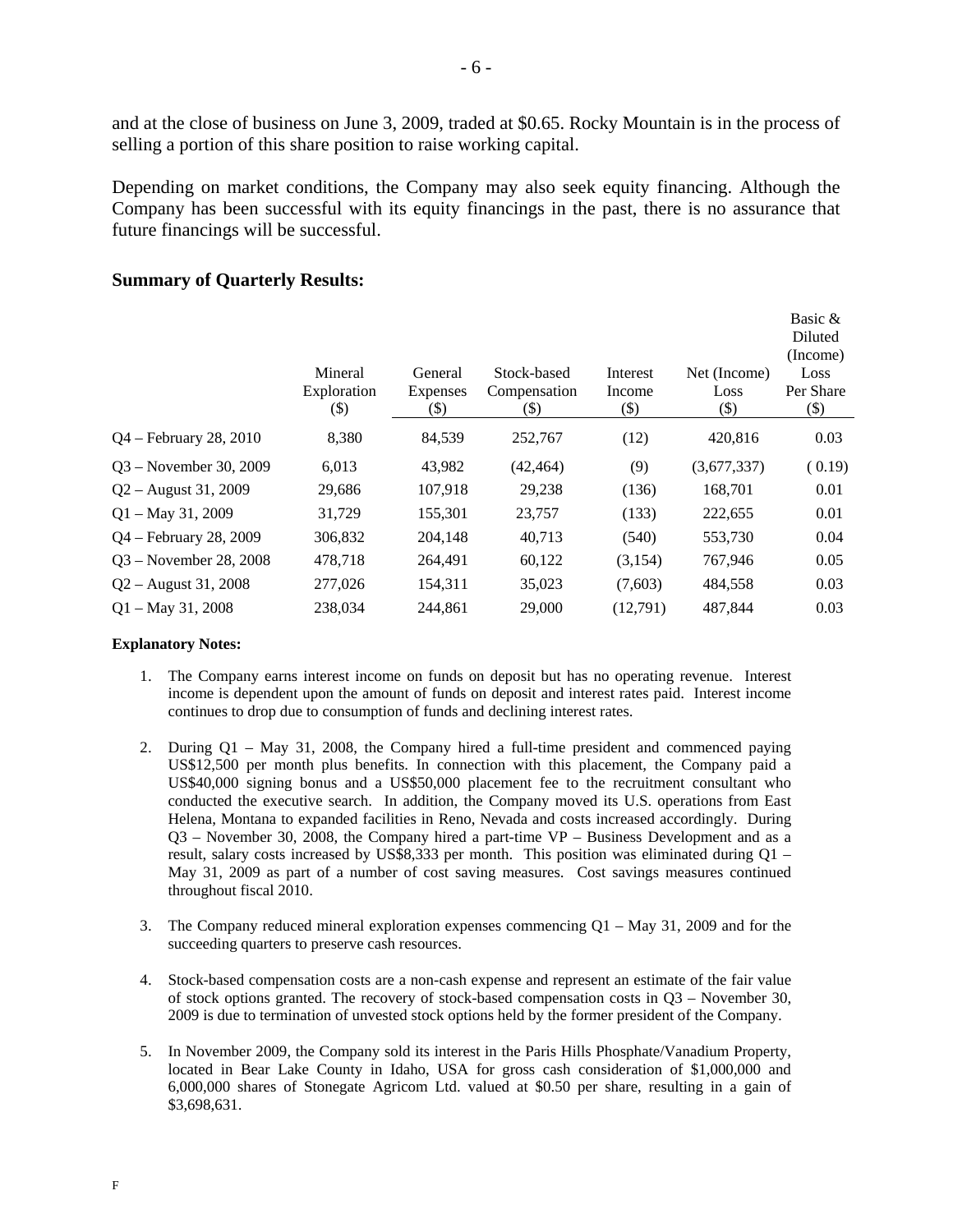# **Transactions with Related Parties**

The Company paid Ionic Management Corp. ("Ionic"), a company related by virtue of one director and two officers in common, a fee of \$48,000 (\$4,000 per month) for accounting and various administrative office services provided in Canada. In addition, the Company reimburses Ionic for out of pocket direct costs incurred on behalf of the Company. Such costs include travel, postage, courier charges, printing and long distance telephone charges.

These transactions are in the normal course of operations and are measured at the exchange amount, which is the amount of consideration established and agreed to by the related parties.

# **CHANGES IN ACCOUNTING POLICIES**

The Company adopted the new standards announced by the Canadian Institute of Chartered Accountants (CICA):

# Goodwill and Intangible Assets

The CICA issued Handbook Section 3064, "Goodwill and Intangible Assets", which will replace Section 3062, "Goodwill and Other Intangible Assets". The new standard establishes revised standards for the recognition, measurement, presentation and disclosure of goodwill and intangible assets. The new standard also provides guidance for the treatment of pre-production and start-up costs and requires that these costs be expensed as incurred. The new standard was adopted effective March 1, 2009. The application of this standard had no effect on the Company's financial statements.

## **Amendments to Financial Instruments – Disclosures**

During 2009, CICA Section 3862, Financial Instruments – Disclosures, was amended to require disclosures about the inputs to fair value measurements, including their classification within a hierarchy that prioritizes the inputs to fair value measurement. The three levels of the fair value hierarchy are:

Level 1 – Unadjusted quoted prices in active markets for identical assets or liabilities;

Level 2 – Inputs other than quoted prices that are observable for the asset or liability either directly or indirectly; and

Level 3 – Inputs that are not based on observable market data.

The application of this standard had no effect on the Company's financial position and results from operations other than enhanced disclosure in the consolidated financial statements.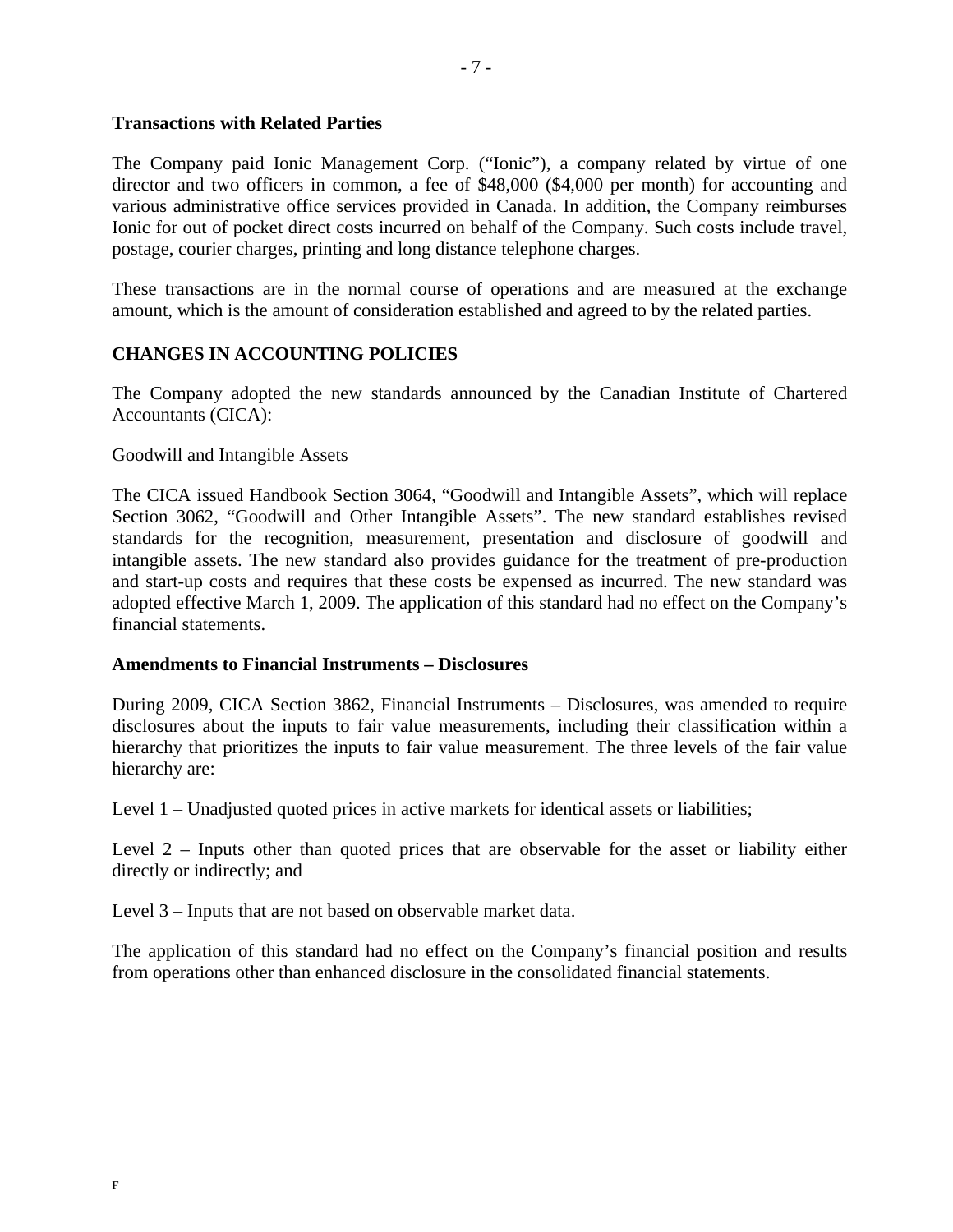# **Future Accounting Pronouncements**

# Business Combinations, Consolidated Financial Statements and Non-Controlling Interest

In January 2009, the CICA issued CICA Handbook Section 1582, "Business Combinations", Section 1601, "Consolidations", and Section 1602, "Non-Controlling Interests". These sections replace the former Section 1581, "Business Combinations", and Section 1600, "Consolidated Financial Statements", and establish a new section for accounting for a non-controlling interest in a subsidiary. Section 1582 establishes standards for the accounting for a business combination, and states that all assets and liabilities of an acquired business will be recorded at fair value. Obligations for contingent considerations and contingencies will also be recorded at fair value at the acquisition date. The standard also states that acquisition-related costs will be expensed as incurred and that restructuring charges will be expensed in the periods after the acquisition date. It provides the Canadian equivalent to IFRS 3, Business Combinations (January 2008). The section applies prospectively to business combinations for which the acquisition date is on or after the beginning of the first annual reporting period beginning on or after January 1, 2011.

Section 1601 establishes standards for the preparation of consolidated financial statements.

Section 1602 establishes standards for accounting for a non-controlling interest in a subsidiary in the preparation of consolidated financial statements subsequent to a business combination. It is equivalent to the corresponding provisions of IFRS International Accounting Standards ("IAS") 27, Consolidated and Separate Financial Statements (January 2008).

Sections 1601 and 1602 apply to interim and annual consolidated financial statements relating to fiscal years beginning on or after January 1, 2011. Earlier adoption of these sections is permitted as of the beginning of a fiscal year. All three sections must be adopted concurrently. Should the Company engage in a future business combination, it would consider early adiption to coincide with the adoption of International Financial Reporting Standards.

International Financial Reporting Standards ("IFRS")

In 2006, the Canadian Accounting Standards Board (AcSB) published a new strategic plan that will significantly affect financial reporting requirements for Canadian companies. The AcSB strategic plan outlines the convergence of Canadian generally accepted accounting principles (GAAP) with IFRS over an expected five year transitional period. In February 2008, the AcSB announced that 2011 is the changeover date for publicly-listed companies to use IFRS. The date is for interim and annual financial statements relating to fiscal years beginning on or after January 1, 2011.

While IFRS uses a conceptual framework similar to Canadian GAAP, there are significant differences in recognition, measurement and disclosures. The Company's accounting staff has attended several training courses on the adoption and implementation of IFRS. Additionally, the Company, with the assistance of an independent consultant, is currently performing a review of major differences between Canadian GAAP and IFRS. The Company will implement a comprehensive IFRS conversion plan, which takes into account matters such as changes in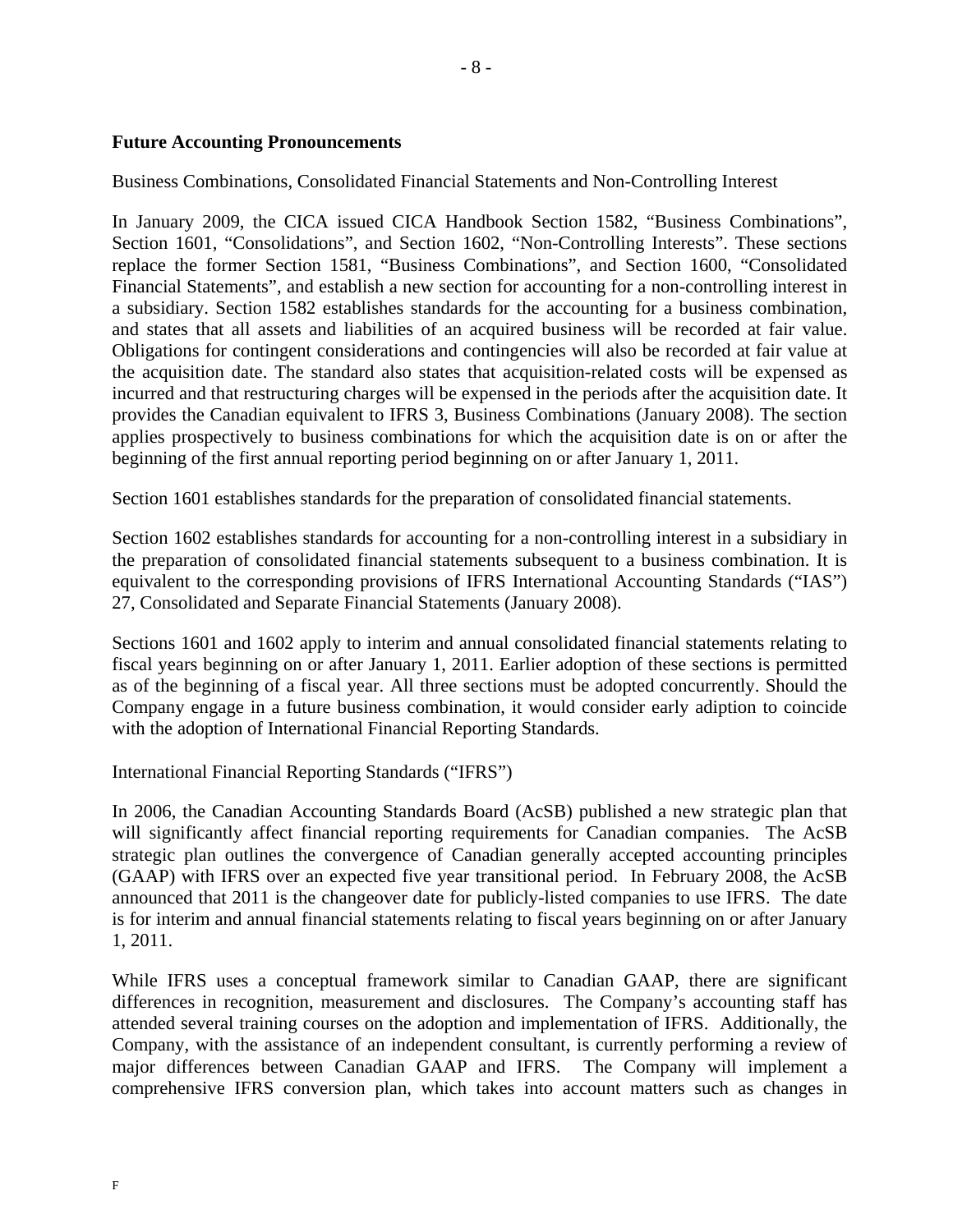accounting policies, restatement of comparative periods, organizational and internal controls and any required changes to business processes.

The Company's conversion plan involves the following phases:  $1 -$  scoping and planning,  $2$ detailed assessment, 3 – implementation, and 4 – post-implementation.

# Scoping and Planning

In the scoping and planning phase, the Company has commenced its review of accounting policies and the changes that may be required on conversion to IFRS. The following discussion highlights some of the initial findings of this exercise:

IFRS 1, "First Time Adoption of International Financial Reporting Standards", provides entities adopting IFRS for the first time with a number of optional exemptions and mandatory exceptions in certain areas, relating to the general requirement for full retrospective application of IFRS. The various accounting policy choices available are being assessed and those determined to be most appropriate will be implemented.

The Company has also identified, in broad terms, certain key areas of financial reporting which may be significantly affected by the adoption of IFRS. These initial findings are discussed in the table below:

| <b>Standards</b>            | Difference from Canadian GAAP       | Potential Impact                  |
|-----------------------------|-------------------------------------|-----------------------------------|
|                             |                                     |                                   |
| Presentation and disclosure | IFRS requires significantly more    | The increased disclosure          |
|                             | disclosure than Canadian GAAP       | requirements will cause the       |
|                             | for certain standards.              | Company to change financial       |
|                             |                                     | reporting processes to ensure the |
|                             |                                     | appropriate data is collected.    |
| Stock-based compensation    | Under Canadian GAAP, vesting        | The amount of the expense         |
|                             | of employee stock options can be    | recognized under IFRS may be      |
|                             | recognized on a straight-line basis | different to that under Canadian  |
|                             | whereas IFRS requires that each     | GAAP and is recognized more       |
|                             | tranche of stock option vesting is  | upfront.                          |
|                             | treated as having a separate fair   |                                   |
|                             | value.                              |                                   |
| Impairment of long-lived    | IFRS requires the assessment of     | The differences in methodology    |
| assets                      | asset impairment to be based on     | may result in asset impairments   |
|                             | discounted cash flows while         | upon transition to IFRS. The      |
|                             | Canadian GAAP only requires         | potential for asset impairments   |
|                             | discounting if the carrying value   | may increase in the future.       |
|                             | of the assets exceeds the           |                                   |
|                             | undiscounted cash flows.            |                                   |
|                             | IFRS also requires the reversal of  |                                   |
|                             | any previous asset impairment,      |                                   |
|                             | excluding goodwill, where           |                                   |
|                             | circumstances have changed.         |                                   |
|                             | GAAP prohibits the reversal of      |                                   |
|                             | impairment losses.                  |                                   |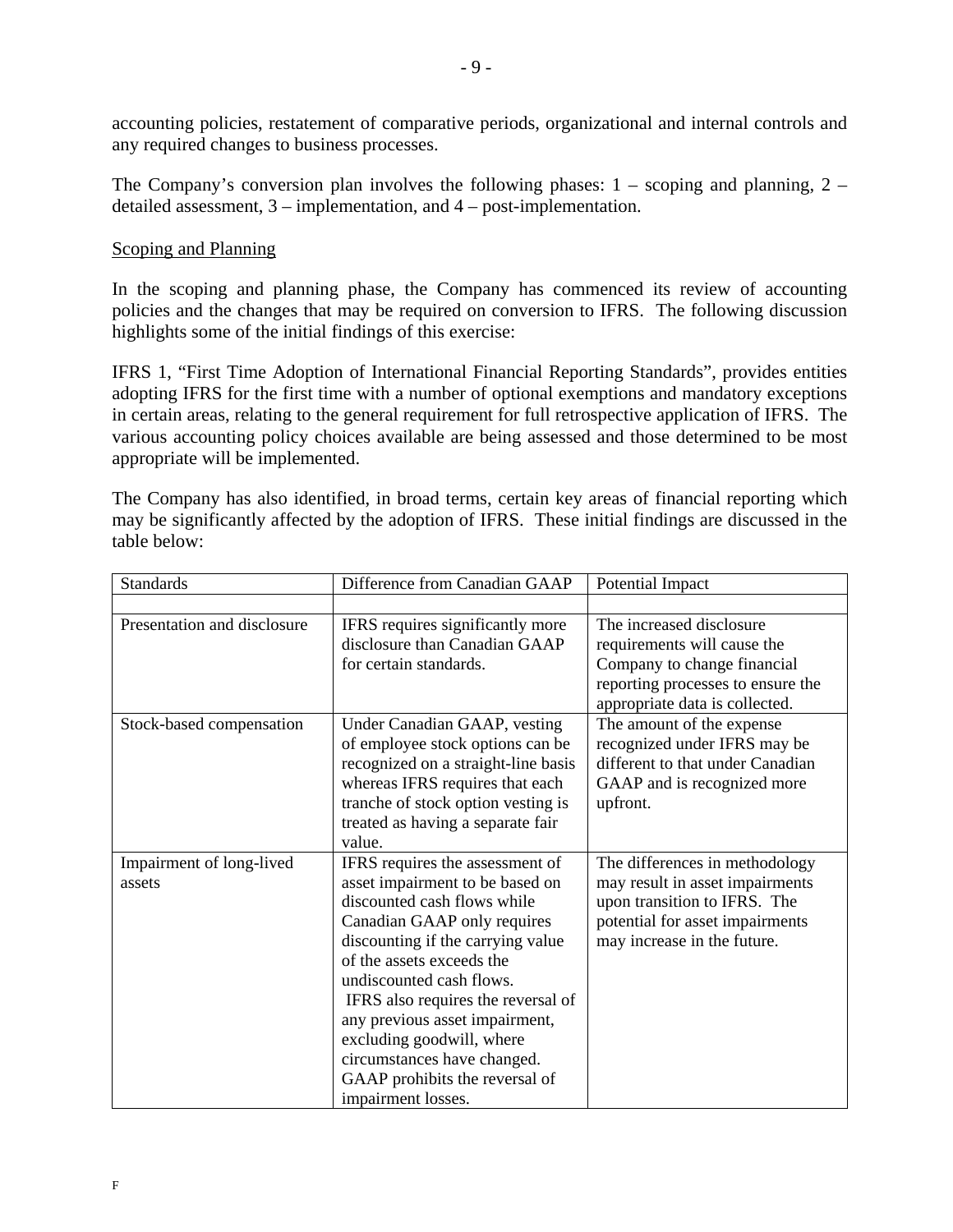It should be note that at this time, the full impact of the transition of IFRS cannot be reasonably estimated. It is anticipated that there will not be a significant impact on the Company's internal and disclosure control processes with the adoption of IFRS.

# Detailed Assessment

Phase 2, the detailed assessment phase, will involve further technical analysis of the potential impacts, quantification of alternatives where there are accounting policy choices, detailed analysis, and conclusions regarding IFRS 1 ("First Time Adoption of IFRS") exemptions and exceptions available to the Company.

# **Implementation**

In Phase 3, the implementation phase, the Company will apply management's accounting choices under IFRS, prepare reconciliations, calculate the opening balance sheet at the transition date of March 1, 2010, develop disclosure requirements and develop sample financial statements.

# Post-Implementation

Finally, in Phase 4, the post implementation phase, the Company will continuously monitor changes in IFRS and update its accounting policies and internal and disclosure controls as required.

## **Off-Balance Sheet Arrangements**

The Company has no off-balance sheet arrangements.

# **Outstanding Share Data**

The following securities are outstanding at June 4, 2010:

| Common shares issued and outstanding                          | 18,138,815 |  |
|---------------------------------------------------------------|------------|--|
| Shares is suable on the exercise of outstanding stock options | 1,490,000  |  |
| Shares is suable on the exercise of share purchase warrants   | 3,045,665  |  |